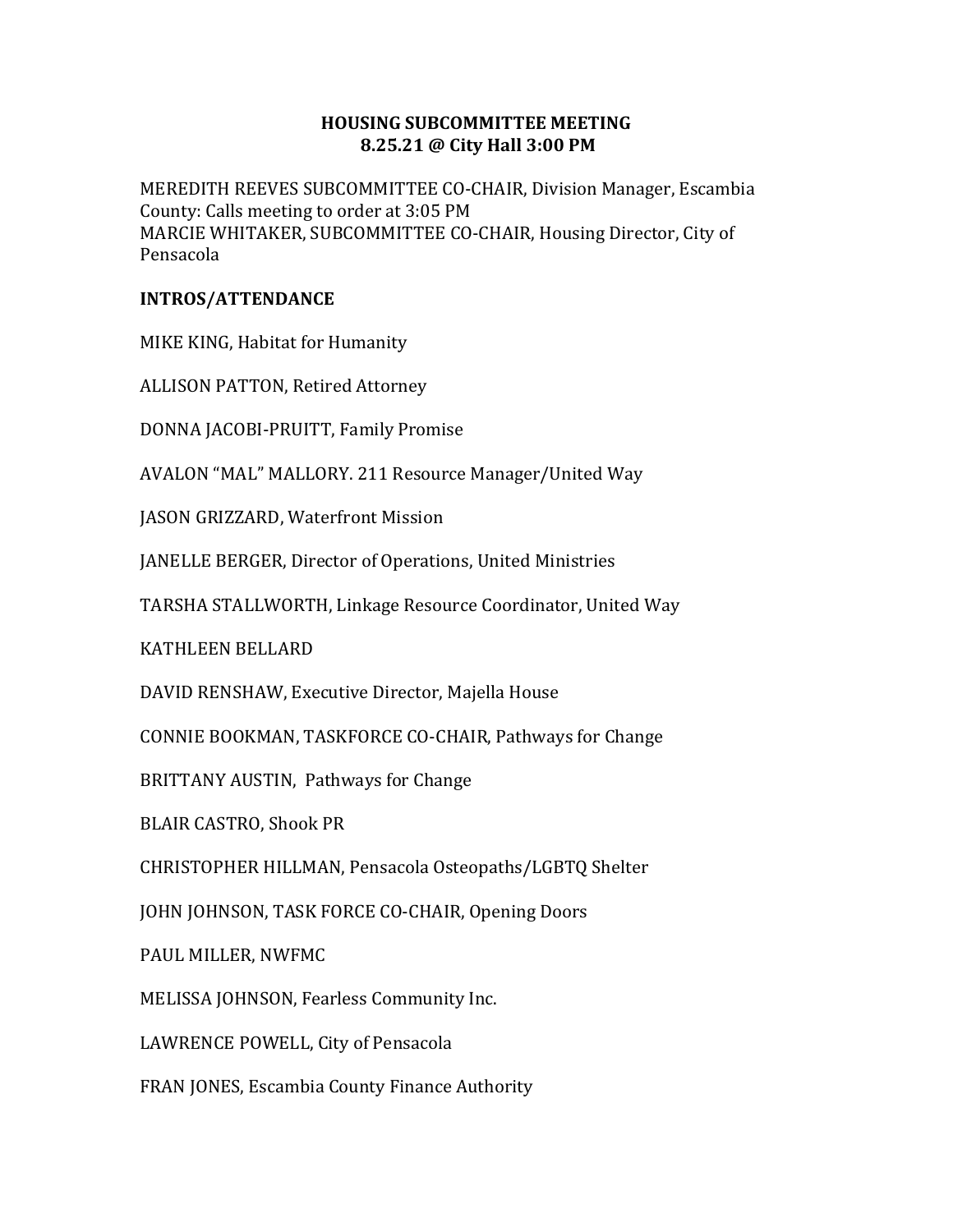LISA BERNAU, Escambia County Finance Authority

KATHY JOHNSON, Escambia County Finance Authority

ELIZABETH BONDURANT, United Way of Santa Rosa County Outreach Specialist

ASHLEY WILKINSON-MEYER, United Ministries

CLARA LONG, Escambia County Neighborhood and Human Services

MAGGIE MCKEAN, Tulane Intern

TORI WOODS, Sunshine Health

## **DISCUSSION**

Co-Chairs will lead interactive discussion on potential expenditure categories on city's ARPA funding, with three main categories to consider: public health, negative economic impact, and service to disproportionately impacted communities.

-Suggestion to Eviction prevention (possibly stay away from this because county is getting other resources for this due to COVID), or public health or medical expenses/payroll or training

-Suggestion of emergency needs where we can immediately isolate COVID-positive homeless people in a quarantine space.

-Need to keep in mind that an organization must have the capability to handle federal dollars, must have a DUNS number, proper reporting, etc. Payments will be reimbursable, usually monthly.

-Discussion of lack of housing to keep families together, lack of housing for trans homeless individuals

-Cannot use this as a match for any other federal grants

-County will be getting very specific \$17 million for rental arrears due to COVID impacts, but \$3 million from city can possibly be leveraged with other resources

-Services exist but buildings much harder to come by

-Can Meredith define boundaries of rental assistance that is to come? Demonstration of COVID impact, lost job or had hours reduced, increase in expenses, paid directly to landlord or the utility company, only to Escambia County residents, prioritizations to income below 50%, part of the household that is unemployed in the last 90 days.